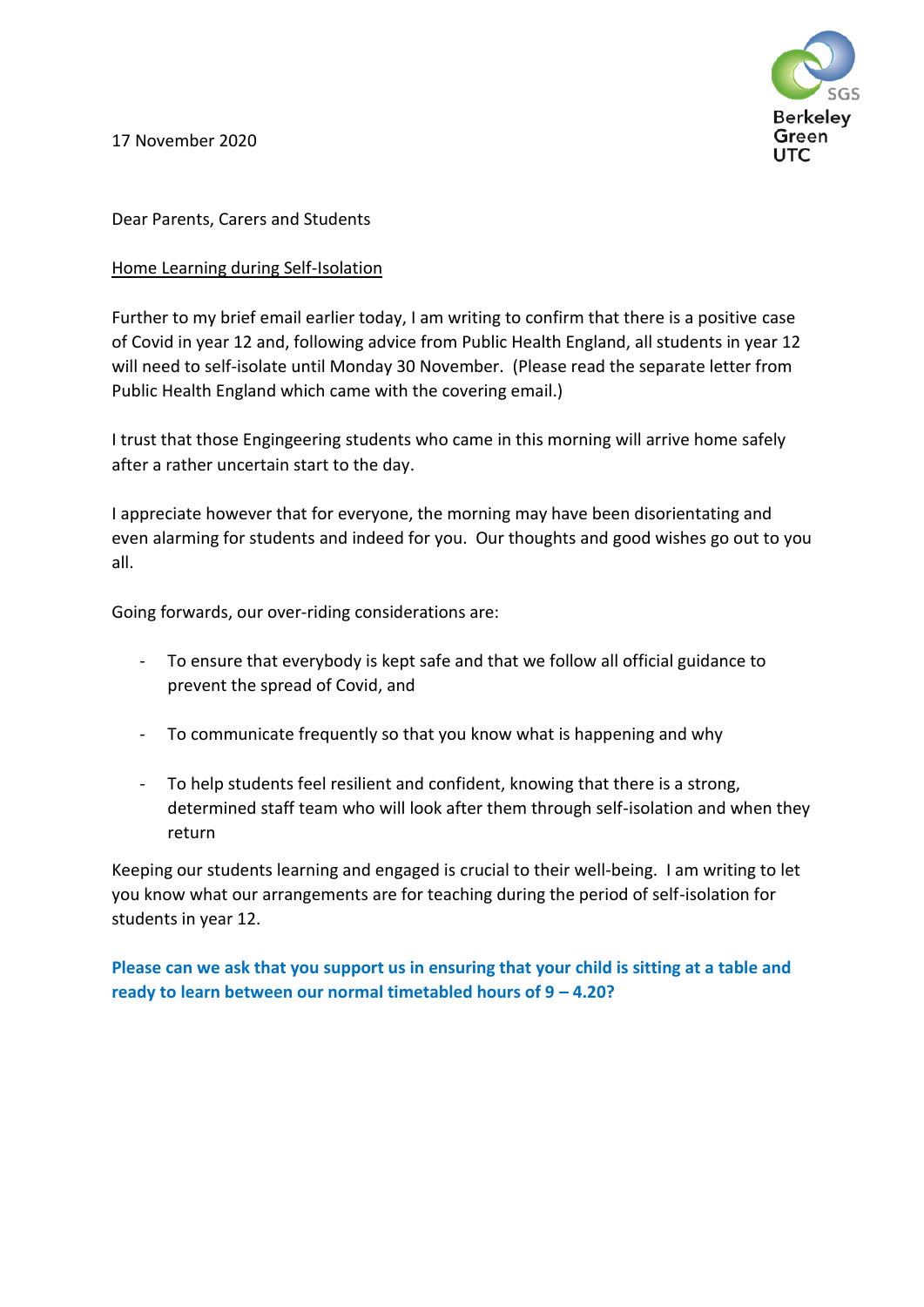| What will my<br>timetable be?                                                           | We have not changed your current timetable. Your lessons will take place<br>at the normal timetabled times.                                                                                                                                                                                                                                                                                                                                                                                |
|-----------------------------------------------------------------------------------------|--------------------------------------------------------------------------------------------------------------------------------------------------------------------------------------------------------------------------------------------------------------------------------------------------------------------------------------------------------------------------------------------------------------------------------------------------------------------------------------------|
| <b>How will I access</b><br>my lessons?                                                 | All lessons will be delivered in Teams.                                                                                                                                                                                                                                                                                                                                                                                                                                                    |
|                                                                                         | Students should log on and go to their Tutor Team at 9am tomorrow<br>morning. (If there isn't a tutor team for them yet, it will be there by<br>tomorrow!)                                                                                                                                                                                                                                                                                                                                 |
| Will there be<br>homework?                                                              | Yes. Staff will continue to set assignments and homework as usual.                                                                                                                                                                                                                                                                                                                                                                                                                         |
| Do I need to have<br>my camera on?                                                      | Please keep your camera ON during all Teams lessons unless your teacher<br>directs you to turn it off. You will be able to blur out your background and<br>so on.                                                                                                                                                                                                                                                                                                                          |
|                                                                                         | We will give you guidance during tutor time tomorrow on how to conduct<br>yourself during online lessons.                                                                                                                                                                                                                                                                                                                                                                                  |
| What shall I wear?                                                                      | We want to maintain a professional approach to learning throughout this<br>self-isolation period so you should dress appropriately.                                                                                                                                                                                                                                                                                                                                                        |
| I have problems<br>with technology or<br>the internet at<br>home - what<br>should I do? | It is really important that we understand the needs of our students in<br>respect of technology and the internet. Please complete this form (link<br>below) and we will get in touch with you as soon as possible:<br>https://forms.office.com/Pages/ResponsePage.aspx?id=SpSGECNsxU2zJZ7<br>yTke0R5VCcpV--fREik9xmSYLP-<br>FUNUFWSFE4MzhMUUlKRFdYMUNBTFExSFdPUi4u                                                                                                                         |
|                                                                                         |                                                                                                                                                                                                                                                                                                                                                                                                                                                                                            |
| Will ALL my<br>lessons be<br>happening?                                                 | Almost all your lessons will go ahead as planned. The exceptions may be:<br>Private Study - you can use this time to work independently. You<br>do not need to join a Team.<br>PSHE - Please assume that these are happening but they may look<br>a little different from usual                                                                                                                                                                                                            |
| I am feeling really<br>anxious and<br>stressed. Is there<br>somebody I can<br>talk to?  | It is perfectly natural to have some worries when something like this is<br>happening. Try to stay in touch with friends and class-mates where<br>possible, and look after each other. We want to help too! Please contact<br>the VIP team if you are feeling very anxious and they will be able to<br>support you through this time and signpost you to useful sources of help.<br>Contact details are:<br>Kerry.Annett@berkeleygreenutc.org.uk<br>Nicola.Cretney@berkeleygreenutc.org.uk |
|                                                                                         | Graham. Withers@berkeleygreenutc.org.uk                                                                                                                                                                                                                                                                                                                                                                                                                                                    |